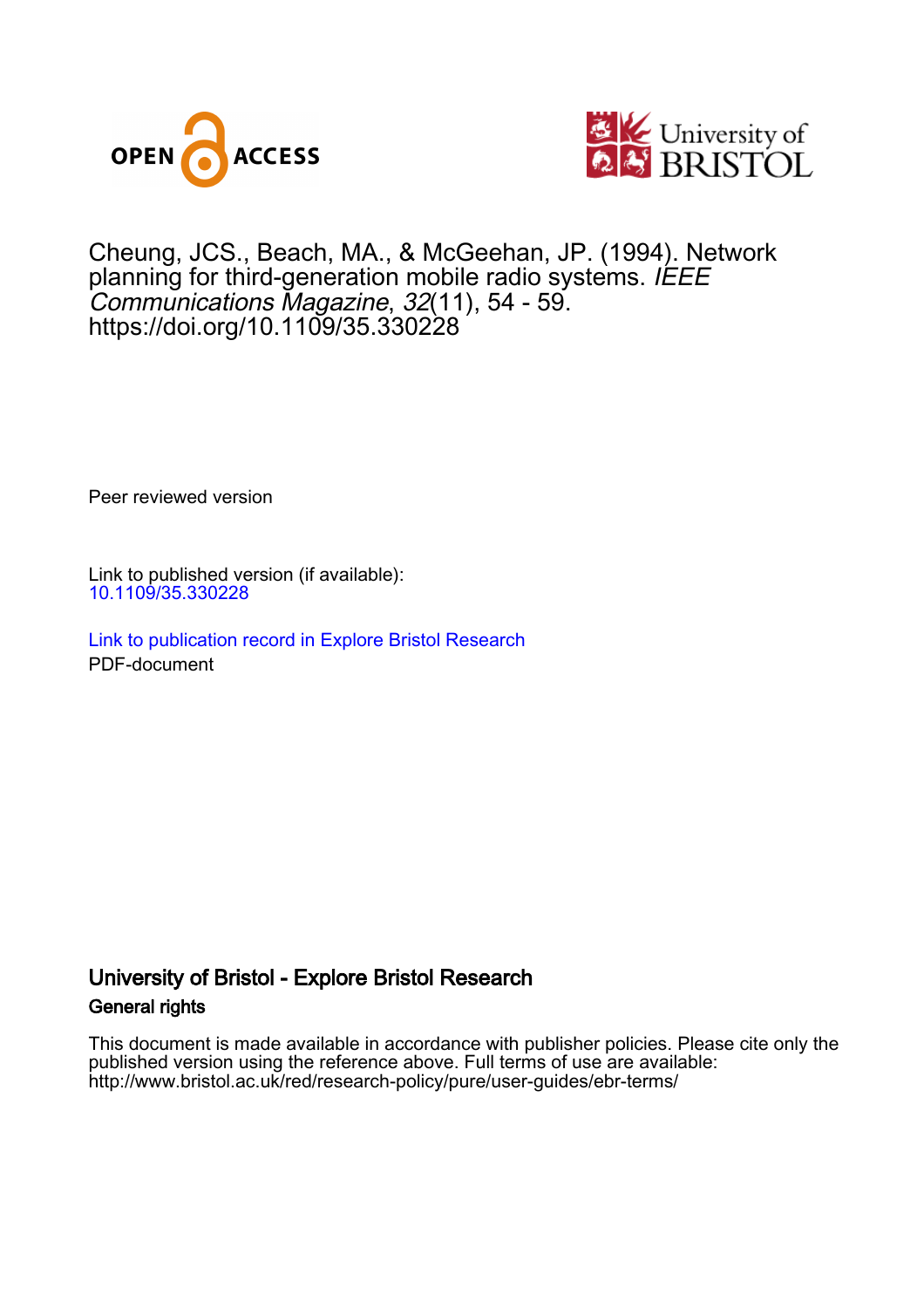# *Network Planning for Third-Generation Mobile Radio Systems*

The success of UMTS relies not only on the development of a flexible air interface, efficient coding techniques, and handset technology; it is equally important to design a system that can support the underlying technology and **to** interface with other networks.

#### *Joseph C. 5. Cheung, Mark A. Beach, and Joseph P. McGeehan*

*JOSEPH C.* **S.** *CHEUNG* is with *the Centre for Communicotions Research at the University of Bristol.* 

*MARK A. BEACH* is a  $m$ *ember of lecturing staff at the University of Bristol and heads the CDMA, adaptive* antenna, and wideband prop*agation research activities within the Centre for Communications Research.* 

*JOSEPH P. MCGEEHAN* is *head of the department of Electrical and Electronic Engineering at the Universiry*   $of$  *Bristol and the director of the Ceme for Communications Research.* 

n recent years there has been a huge increase in the demand for wireless communications, and the number of wireless subscribers will continue to grow. Market research shows that up to 50 percent of communication terminals will become mobile by the year **2005** [l]. Currently, wireless communication consists of two main categories, cellular and cordless systems, which differ in terminal mobility management. Cellular systems such as the Global System for Mobile Communications (GSM) and Advanced Mobile Phone System (AMPS) provide radio coverage by high-power base stations that support both portable and vehicular-based units. Terminal mobility is supported by call handover between base stationswithin the network. The pan-European system GSM also supports inter-country roaming within the European community. On the other hand, cordless systems such as the second-generation cordless telephones *(CT2)* only offer limited coverage by personal base stations or low-power public base stationswith no handover capability. Systems such as Telepoint in the United Kingdom only handle outgoing calls, while the Pointel system in France will support two-way calling capability. Future-generation mobile systems will see a convergence of the cellular and cordless systems into a single universal personal communications system where a single terminal can be used in a variety of environments. Moreover, simple speech terminals will evolve into sophisticated personal communicators that will combine telephone, pager, fax, answering machine, digital diary, and even full-motion video communications within a single unit.

In Europe, extensive research activities are underway to evaluate the market and technical requirements, as well as the physical implementation aspects, of the Universal Mobile Telecommunication System (UMTS) **[l].** The aim of UMTS is to provide a multitude of communications services, ranging from speech communication and video telephony to high-data-rate file transfer up to 2 Mb/swith quality comparable to contemporary fixed networks. Extensive collaborative research activities sponsored by the Commission of the European Community (CEC) under the auspices of Research into Advanced Communications in Europe (RACE) have devoted many resources to the study of various aspects of UMTS. The Code Division Testbed (CODIT) and Advanced TDMA Mobile Access (ATDMA) projects investigate the relative merits of spread spectrum Code Division Multiple Access (CDMA) and Time Division Multiple Access (TDMA), respectively. The RACE project's technology in smart antennas for universal advanced mobile intrastructure (TSUNAMI) is considering the benefits that adaptive antenna technololgy can bring to both air interface techniques, as well as developing appropriate conponent technologies. The mobile network (MONET) project studies the network management and security requirements of UMTS. The Mobile Audio-visual Terminal (MAVT) project evaluates different source and channel coding techniques for lowbit-rate image and speech transmission for future mobile terminals. Apart from UMTS, the Mobile Broadband System (MBS) project investigates the requirement of high-bit-rate systems using millimeterwave technology.

The success of UMTS relies not only on the development of a flexible air interface, efficient coding techniques, and handset technology; it is equally important to design a system that can support the underlying technology and to interface with other networks. Therefore, the proper design of the network, in order to provide sufficient capacity of high-quality coverage and efficient terminal mobility management, is of utmost importance. The Advanced Planning Methods and Tools for Third Generation Mobile Radio Network (PLATON) project studies the network planning aspects for UMTS. In this article, we discuss the requirements of the network planning tool for future mobile radio systems and how these requirements are met by the proposed PLATON planning methodology.

## *Service Requirements*

irst-generation analog and second-generation *F* digital mobile radio systems are designed to support voice communication with limited data

**0163-6804/94/\$04.00 1994** *0* IEEE 4.00 1994 © IEEE II

IEEE Communications Magazine • November 1994

54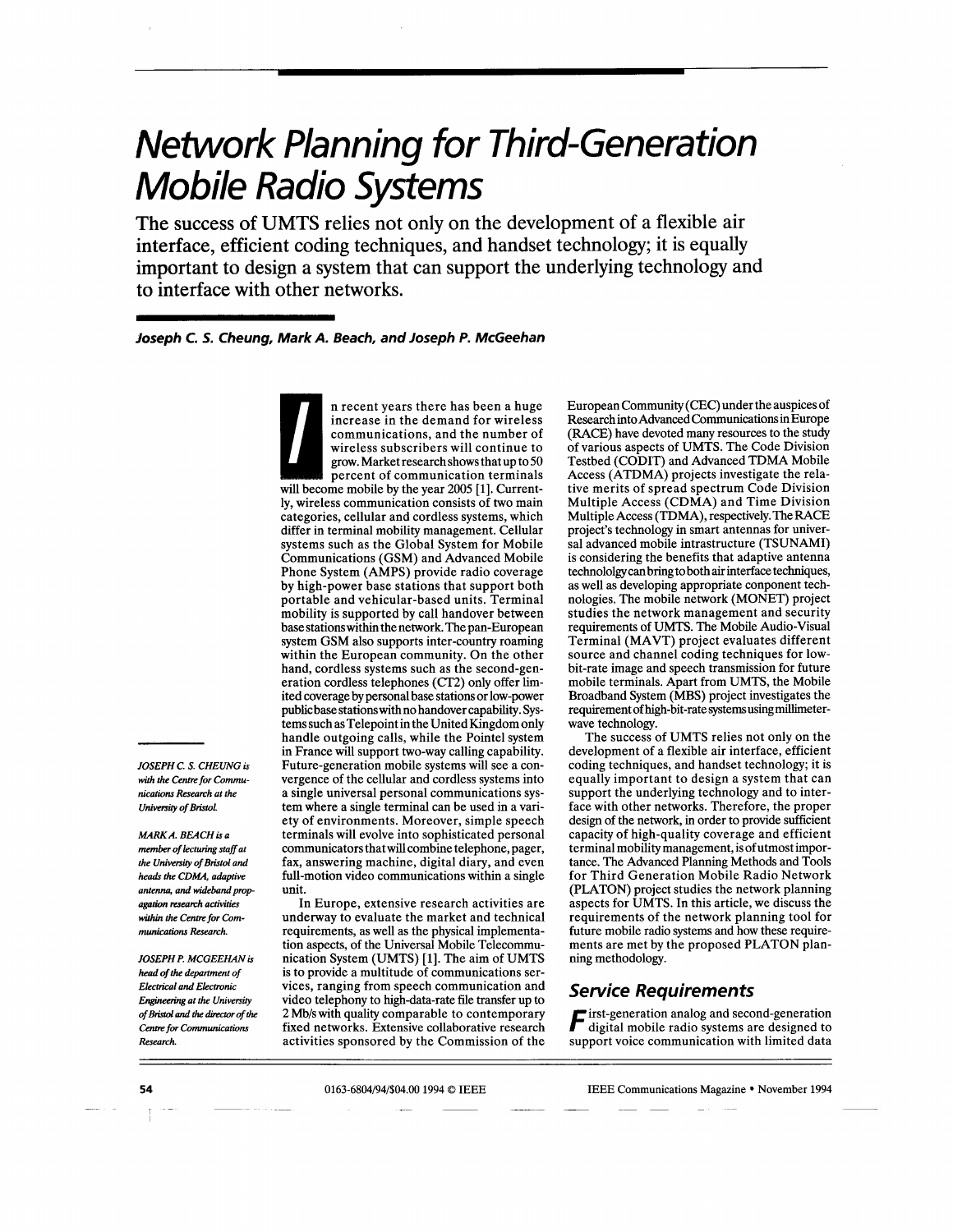| <b>Teleservice</b>                                           | Throughput<br>(kb/s) | <b>Target bit</b><br>error rate |
|--------------------------------------------------------------|----------------------|---------------------------------|
| Telephony                                                    | $8 - 32$             | 10E-3                           |
| Teleconference                                               | 32                   | $10E-3$                         |
| Voice mail                                                   | 32                   | $10E-3$                         |
| Program sound                                                | 128                  | 10E-6                           |
| Video telephony                                              | 64                   | 10E-7*                          |
| Video conference                                             | 384 - 768            | 10E-7*                          |
| Remote terminal                                              | $1.2 - 9.6$          | 10E-6                           |
| User profile editing                                         | $1.2 - 9.6$          | 10E-6                           |
| Telefax (group 4)                                            | 64                   | 10E-6                           |
| Voiceband data                                               | 64                   | 10E-6                           |
| Database access                                              | $2.4 - 768$          | 10E-6                           |
| Message broadcast                                            | 2.4                  | 10E-6                           |
| Unrestricted digital<br>information                          | 64 - 1920            | 10E-6                           |
| Navigation                                                   | $2.4 - 64$           | 10E-6                           |
| Location<br>*The figure given is for high quality video sens | $2.4 - 64$           | 10E-6                           |

The figure given is for high-quality video services.

■ Table 1. *A subset of proposed teleservices for third-generation Universal Mobile Telecommunications Service (UMTS) (21.* 

communication capabilities. Third-generation systems, such as UMTS, aim to offer a wide variety of communication services as illustrated in Table 1. Most of the listed services are wireless extensions of **ISDN,** while services such as navigation and location information are mobile-specific. Wireless network users will expect quality of service (QOS) similar to that provided by contemporary fixed networks such as **ISDN.** However, it is unrealistic for the wireless network to emulate the performance of **ISDN** in the physical link layer due to the unpredictable variation of the radio propagation environment and the inherent terminal mobility in a wireless network. Service providers will use higher-layer protocols such as powerful forward error correction and digital speech interpolation techniques, so that the perceived QOS matches that of the fixed network. As shown in Table 1, objective quality measures such as bit error rate (BER) and data throughput vary considerably with the type of teleservice. For example, a BER of  $10^{-3}$  is adequate for speech telephony but is insufficient for video transmission due to the high compression video coding algorithm, which is more susceptible to transmission errors. *An*  intelligent network planning tool for UMTS should hide the low-level design from the system planners and allow them to specify services supported and the associated quality requirements, rather than low-level parameters such as the signal-to-interference ratio requirement. The planning tool will then map the physical characteristics of the propagation environment to subjective quality assessments through a set of sophisticated algorithms.

## *Capacity Requirements*

A sa result of the multitude of teleservices offered in different operating scenarios, the teletraffic density generated will depend on the environment, the mix of terminal types, and the terminal density. Teletraffic density will vary substantially in the case of high-bit-rate services provided in business areas, whereas basic services such as speech and video telephony will be offered in all UMTS environments. Currently, system capacity is described as **Erlang-per-square-kilometer,** which indicates the number of simultaneous telephone calls that can be supported. Since different services require different transmission rates that can vary up to two orders of magnitude (as seen in Table 1), the traffic capacity required can no longer be specified by a single unit based on speech telephony. The equivalent telephone Erlangs (ETE) per square kilometer has been proposed to characterize the traffic density where the capacity is specified as the equivalent number of telephone calls [1]. Therefore, the traffic capacityrepresented by this unitwill depend on the transmission rate of the basic telephony service. Assuming the basic telephone call transmits at 8 kb/s, a video telephone call requires 8 ETE while a 2-Mb/s service requires 256 ETE. However, the basic rate of telephone calls and other services may change during the lifetime of UMTS when more advanced data encoding techniques are developed, thus it is best to minimize the dependency of the traffic capacity representation on the transmission rate of a telephone call. An alternative is to use the transmission rate as the unit of the traffic capacity while maintaining the teleservice information. Therefore, the traffic can be represented as megabits-per second-persquare-kilometer (Mb/s/km2), which is calculated from the transmission rate of different teleservices and the density of different terminal types in an environment. For indoor environments, the unit can be modified to Mb/s-per-floor. Regardless of the unit used to specify the traffic capacity, it is essential to retain information on the terminal type and density to aid planning.

## *Mobility and Call Handover*

uture-generation wireless systems will support *F* true mobility in which a single terminal can be used regardless of the environment, provided that the infrastructure necessary to support the particular service exists. Terminal mobility is a distinct feature of wireless communications that offers advantages over a fixed network. Careful system planning is essential in order to ensure the continuation of the call and to maintain quality when the mobile terminal moves. The degree of mobility depends on the operational environment as shown in Fig. 1. For example, domestic dwellings will be served by a personal base station to which access is restricted to authorized users. This can be considered as an enhancement of the current cordless telephone, but with a common radio interface that is compatible with UMTS. The personal base station connects either directly to the public land telephone network or to the public UMTS via an external radio port that relays the data to a public base station. Radio coverage is confinedwithin acertain radius (50 m, for example) around the base

**Value 15 Minutes** *Wireless network users will expect quality of service similar to that provided by contemporary networks such as ISDN. fixed* 

**IEEE** Communications Magazine \*November **1994 55** 

,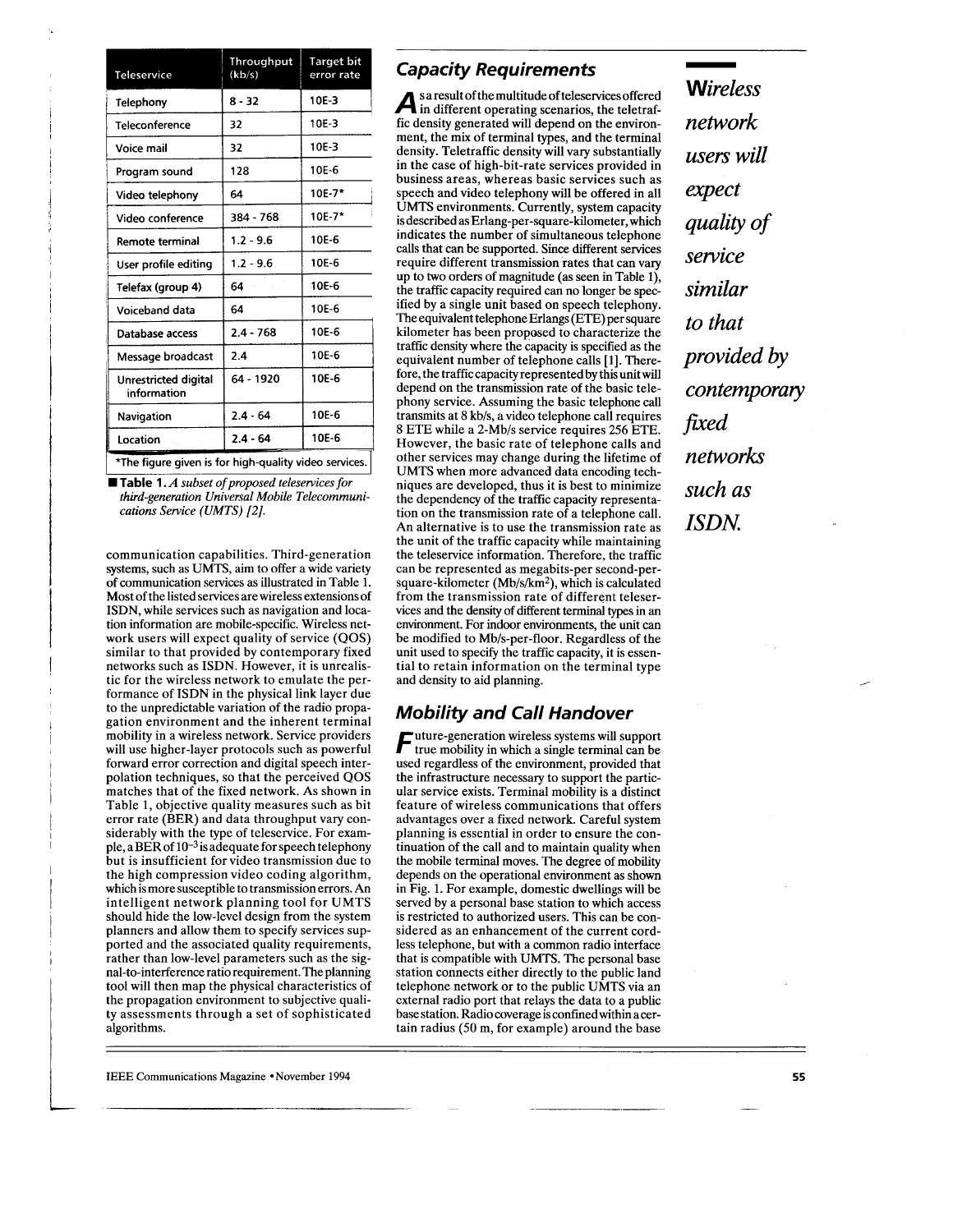

**Example 1.** Universal mobile telecommunications system's operational scenario.

station, and handover capabilitywill not be supported between personal base stations.

Next in the system hierarchy is the customer premises network (CPN) that consists of a network of low-power base stations that provide coverage in a business environment. This can be considered as awireless extension to the private branch exchange (PBX). Due to the large amount of traffic generated in a business environment, the wireless CPN connects to the mobile switching center (MSC) via an optical fiber link or a dedicated radio link so as to minimize the signaling burden on the public UMTS air interface. The provision of a wireless CPN allows the telephone to be associated with a person rather than attached to a desk. *As* a result, terminal mobility should be supported by allowing handover between different base stations within the same CPN.

The public UMTS network will support full mobility by efficient call handover between public base stations. Moreover, handover between personal base stations and the business CPN to a public network will be provided by intelligent mobility management by transferring the call that originates from an indoor network to an outdoor public network and vice versa without the user's notice.

A UMTS network must provide transparent handover between base stations by minimizing the probability of call disconnection due to handover failure. Current analog and second-generation digital systems, such as GSM, require handover failure probability of less than one percent. To improve the handover success rate, and to maintain high service quality when the mobile terminal enters the transition region between the coverage area of two cell sites, macroscopic diversity (which maintains a communication link between the mobile terminal and multiple base stations) has been proposed. This is known as soft handover in a direct sequence code division multiple access (DS-CDMA) system **[3].** In TDMA, such as the Digital European Cordless Telephone (DECT), base station diversity is implemented as seamless handover where the network continuously switches between base stations that give better communication quality when the mobile enters the transition region. The provision of soft handover not only affects terminal mobility and service quality, it has a direct impact on the system capacity. However, there is a fundamental difference in the impact of soft handover on the overall system capacity for a DS-CDMA and a TDMA system that must be considered when designing the corresponding network.

For a spectrum spreading technique such as the DS-CDMA, every additional user attached to the system will look like additional noise as far as other users are concerned. Therefore, there is a graceful degradation in the system's performance when more users are added to the system. Intuitively, the uplink (mobile-to-base) capacity can be improved by reducing the transmission power of mobile terminals while the reduction of base station transmission power enhances the downlink (baseto-mobile) capacity. Soft handover achieves this 'capacity enhancement by exploiting the diversity gain obtained from multiple communication links that in turn reduces the transmission power required to maintain an acceptable service quality. Preliminary study showed that the system capacity for the DS-CDMA uplink can be improved by 16 percent when 50 percent of the mobile users

operated in soft handover mode that resulted in a reduction of the average transmit power by 1 dB due to diversity gain **[4].** Furthermore, the makebefore-break characteristics of soft handovergreatly enhance the user's perceived quality by reducing the handover failure probability.

Future TDMA systems will use some form of dynamic channel allocation as opposed to a fixed frequency plan to improve spectrum utilization. To implement soft handover or seamless handover capability, multiple time slots (possibly on different frequencies) must be available. Therefore, the overall system capacity will be reduced when soft handover is implemented for a TDMA system.

Regardless of the multiple access techniques used by UMTS, the implementation of soft handover increases the signaling load over the fixed network and the radio interface since data are being sent and processed by multiple base stations. Network planning that supports soft handover must optimize the tradeoff between service quality and network signaling load.

,

## *Planning Methodology*

We have discussed the requirements and factors<br>
affecting the design of a planning tool and identified that the planning **of** a UMTS network will concentrate on the service quality, system capacity, and mobility issues. The question remains how to implement the UMTS concept to an operational system by efficient network planning. It is a well-accepted fact that system capacity can be improved by using smaller cells and the reuse of frequency channels in ageographically ordered fashion. The high quality and capacity required by a UMTS network can only be provided by utilizing different cell structures according to the operational environment [5]. Cell structures to support UMTS range from conventional macrocells to indoor picocells. Typical characteristics for UMTS cell structures are shown in Table 2, and an operational scenario of the mixed-cell architecture is shown in Fig. 2. In particular, microcell with low transmission power will be widely deployed in urban areas while other cell structures are used according to the environment to provide ubiquitous coverage. The need to provide an underlying network to support a microcellular-based system presents a

**56 IEEE Communications Magazine • November 1994**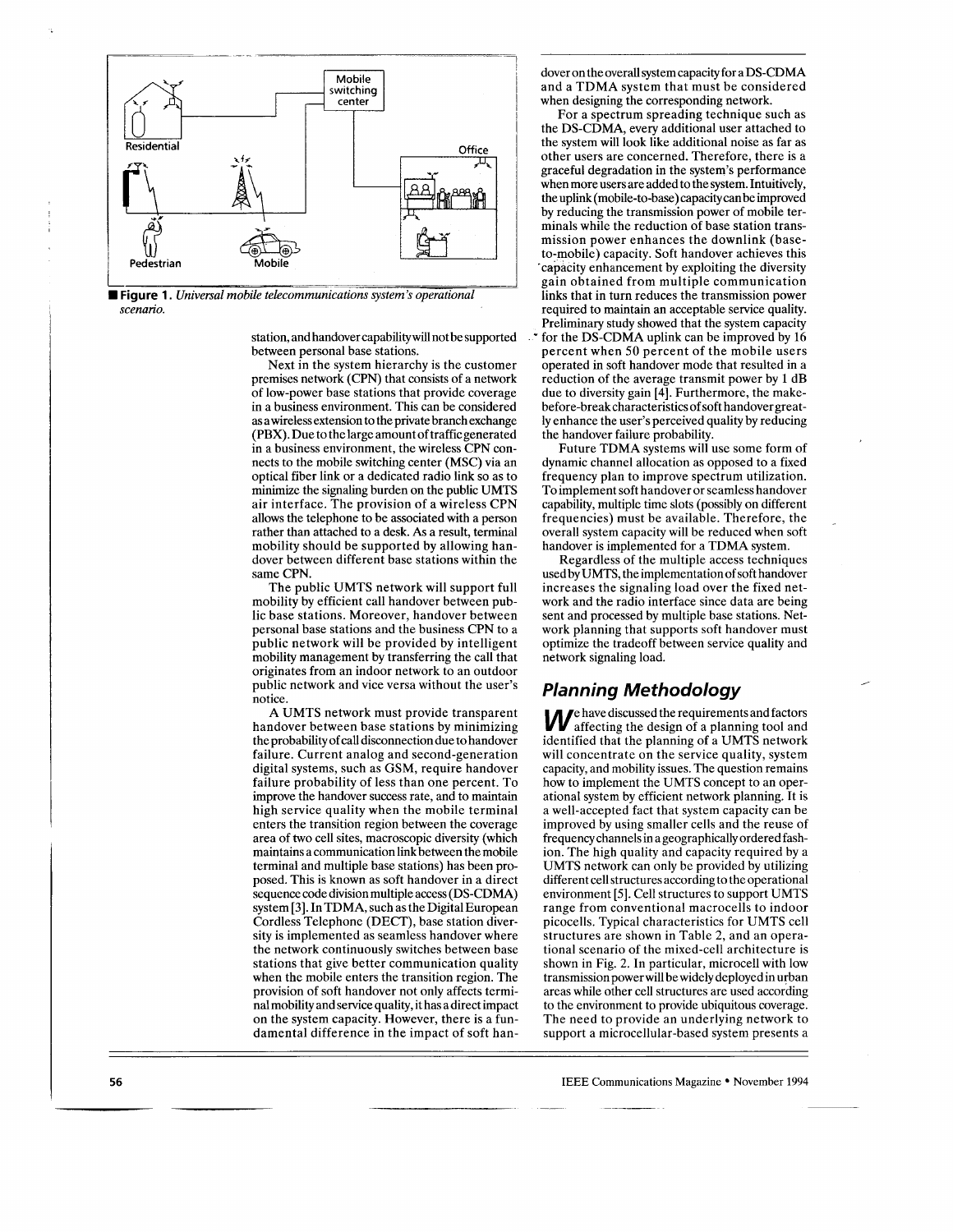challenging task to the network planner **[6].** We anticipate that the cost of base station equipment for microcells will be significantly reduced due to the elimination of costly high power amplifiers and the economies of scale in microcell base station equipment manufacturing. Nevertheless, the system's cost will still play a determining role in the design of the network infrastructure since more microcellular base stations are needed to provide adequate radio coverage.

Mixed-cell architectures tailor the various cell sizes and shapes to the environment, expected terminal characteristics, density, and mobility. Microcells with a radius less than **1,000** meters will be used extensively to provide coverage in urban districts. Microcell base stations will be mounted on lamp posts or on buildings where electric supply is readily available. Due to the low elevation of microcell antennas comparedwith the surrounding buildings, the so-called waveguide or canyon street effectwill provide better radio coverage when a line-of-sight component exists between the base station and the mobile terminal. Furthermore, surrounding buildings act as barriers that limit signal spillage and interference to other streets, thus improving frequency reuse efficiency. For high user-density areas such as airport terminals and shopping malls, picocells with coverage of tens of meters will be used. To facilitate efficient handover when the vehicle-based user crosses microcells at high speed, these calls will be handled by umbrella cells (or overlay macrocells) whose coverage areas contain several to tens of microcells.

The aforementioned discussion suggests that the planning of third-generation UMTS is more complicated than the design of current speechoriented, macrocell-based mobile radio systems, and thus requires a more advanced and intelligent network planning tool. Existing network planning tools are basically a "prediction tool," where the system planner specifies the cell site (base station) locations and the planning tool predicts the



\_\_\_ , **W Figure** *2. Mixed-cell architecture for UMTS.* 

signal strength, coverage area, and interference level according to some established propagation models such as the Hata-Okumura model for macrocells and Walfisch-Ikegami model for microcells **[7].** Based on the information obtained, the planning tool may also produce other objective measures, such as bit error rate, outage probability, call blocking probability, etc. This approach works well for systems where the primary service is speech transmission. **As** more sophisticated services (each with different quality and traffic requirements) are proposed for next-generation wireless communications systems, the simple signal level and bit error rate prediction may not be adequate.

For the network planning tool to keep up with the advancement of UMTS, the design of an efficient planning tool should be flexible and intelligent in order to aid the human network planner by automating the lower levels of the design process. These include estimating the traffic density requirements from the terrain and building databases,

| Cell type                                        |                  | Transmission<br>Range (m) power (W) | Antenna<br>height $(m)$ | Comments                                                                                                                                                                                                                               |
|--------------------------------------------------|------------------|-------------------------------------|-------------------------|----------------------------------------------------------------------------------------------------------------------------------------------------------------------------------------------------------------------------------------|
| Macrocell                                        | > 1.000          | $1 - 10$                            | > 30                    | Macrocells are used in conventional cellular radio<br>systems. The coverage is maximized to reduce the<br>system's infrastructure cost. Macrocells will be used<br>to provide coverage for areas with low terminal<br>density in UMTS. |
| Microcell                                        | < 1.000          | $0.1 - 1$                           | < 10                    | Microcells will be widely deployed in UMTS to provide<br>ubiquitous coverage, mainly in urban areas. Compact<br>base station units will be mounted on lamp posts<br>and surrounding buildings.                                         |
| Picocell                                         | $5 - 30^{\circ}$ | $0.01 - 0.1$                        | Ceiling                 | Picocells are used to provide services for areas with<br>high terminal density and are usually deployed for<br>indoor areas.                                                                                                           |
| Umbrella cell i                                  | > 1.000          | $1 - 10$                            | > 30                    | Umbrella cells are used to maintain continuous<br>coverage and to assist handover for mobile terminals<br>that traverse through microcells in high-speed.                                                                              |
| Highway cell                                     | 100-1,000        | <1                                  | < 10                    | Highway cells are used to provide coverage for<br>sections of road using compact base station units<br>with directional antennas that tailor the radiation<br>pattern for the environment.                                             |
| <b>Table 2.</b> Cell structures to support UMTS. |                  |                                     |                         |                                                                                                                                                                                                                                        |

IEEE Communications Magazine • November 1994 **57** 

--

,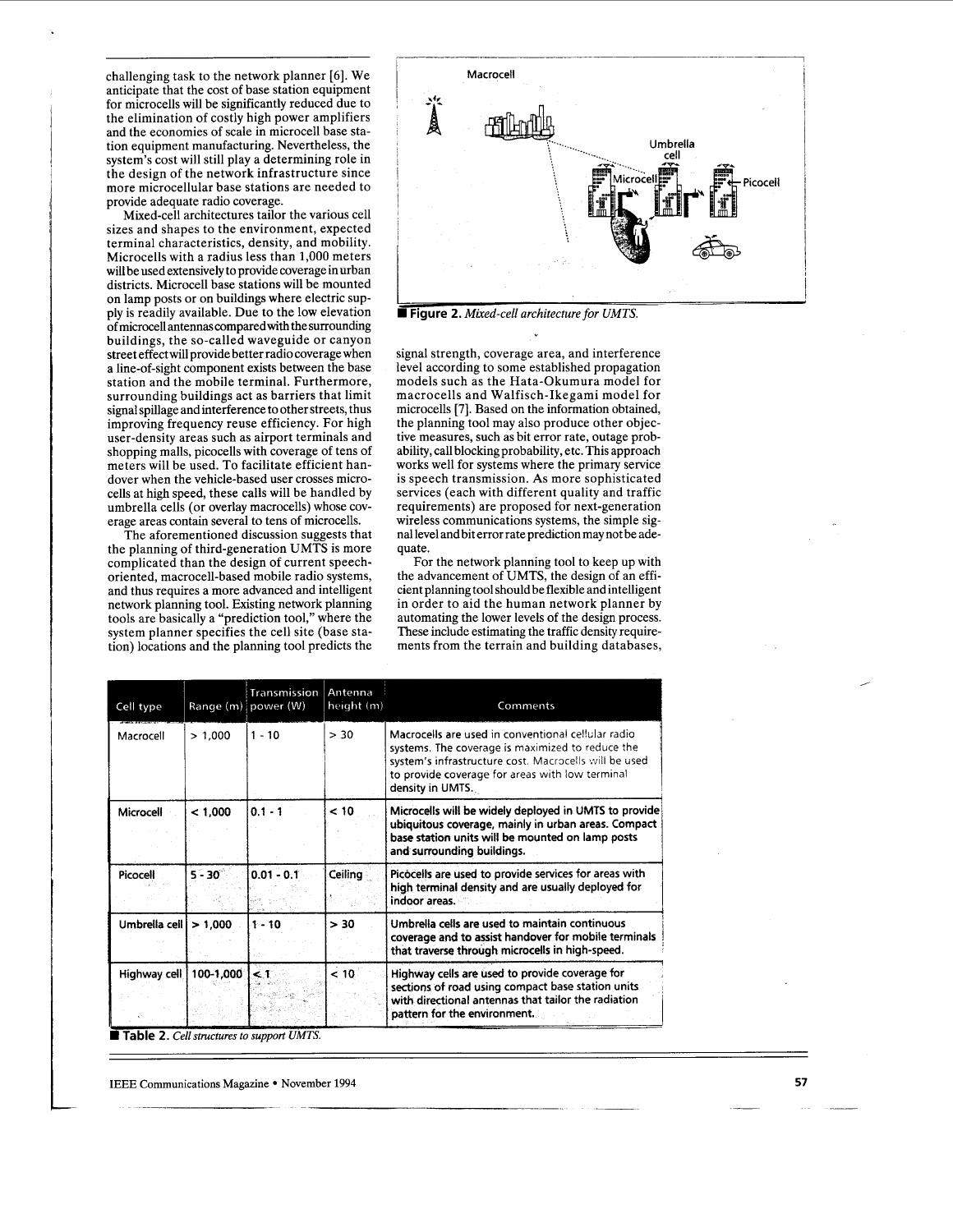

**Figure 3. Proposed PLATON planning tool.** 

assigning appropriate cell structures to fit the environment, and mapping of subjective quality such as mean opinion score of speech transmission to physical parameters (e.g., bit error rate, carrierto-interference requirements, etc.). Consequently, the network planner will specify higher-level design parameters, such as the user's perceived service quality, and fine tune the estimates given by the planning tool. Also, the proposed PLATON planning tool attempts to take a radical approach to planning by employing "synthesis" techniques. The deployment of the synthesis technique enables the system planner to perform forward planning that produces a radio network layout based on the high-level parameters specified by the system planner and other stored information such as digital maps and propagation models. Associated with the network layout are parameters such as cell site characteristics, i.e., base station transmission power, frequency allocation, achieved system capacity, service quality, and estimate of the system installation cost. **A** simplified block diagram of the proposed PLATON planning tool is shown in Fig. **3.** 

The PLATON tool operates on a set of input parameters that describe the quality objectives of the desired system and some pre-defined rules. It is unlikely that the system can be designed with-



out any constraints. Therefore, the support of network evolution is essential to the planning tool. One of the most important constraints is the physical location of the base station site. For example, UMTS may operate on base station sites occupied by existing systems in order to minimize the construction cost and to avoid the cost of acquiring real estate, especially in downtown business areas. To support the network evolution path, the planning tool will reconfigure the existing network by adding and moving base stations in order to optimize the performance objectives.

Although we anticipate that the planning tool will primarily be used for forward planning, it will also incorporate features to allow more conventional reverse planning where the performance of an existing network is evaluated given the location of cell sites. This feature is essential not only to provide performance evaluation of an existing system, it also provides a means to validate the forward planning proposed by the planning tool. By providing both forward and reverse planning capability within a single tool as depicted in Fig. **4,** network planning can be optimized by going through the iterative cycle of modification of cell site characteristics and evaluation of system performance in order to achieve the required performance objective.

The forward and reverse planning operates by mapping the physical parameters to the highlevel user's perceived quality by a hierarchical approach in direction shown in Fig. 5. At each layer of the hierarchy, the system performance is measured by different parameters. The lowest level evaluates the channel propagation characteristics such as path loss, channel delay spread, fading statistics through propagation models, and terrain database. The deployment of microcells with base station antennas mounted below the average rooftop causes the propagation condition to be more sitespecific. These areas are also more likely to experience high traffic capacity and require high-quality services where careful planning is most critical. Therefore, site-specific propagation models that adapt to changes in the environment are required.

Due to the well-defined boundaries of microcell propagation, ray tracing has emerged as an accurate technique for propagation prediction. Recently developed ray tracing tools *[8,9]* enable channel characteristics such as path loss, power delay profiles, fast fading, and root mean square delay spread to be determined by analyzing the signal arriving at the mobile terminal from the base station via wall reflections, corner diffraction, diffuse wall scattering, and over rooftop diffraction. System performance parameters such as bit error rate and outage probability are then evaluated based on the radio interface techniques employed and the ray tracing results, thus giving the performance of the data linklayer. Progressively, the PLA-TON tool translates the objective parameters into a subjective performance indication of the communication link layer according to higher-level protocol specifications such as error control algorithm, multiple access techniques, etc. Therefore, the built-in mapping between intrinsic propagation parameters and higher-level quality parameters hides the system planner from the low-level system design.

Owing to the hierarchical mapping from phys-

**58 IEEE Communications Magazine • November 1994**  $\frac{1}{2}$  . These Community of the community of  $\frac{1}{2}$  . The community of  $\frac{1}{2}$  . The community of  $\frac{1}{2}$  . The community of  $\frac{1}{2}$  . The community of  $\frac{1}{2}$  . The community of  $\frac{1}{2}$  . The community of